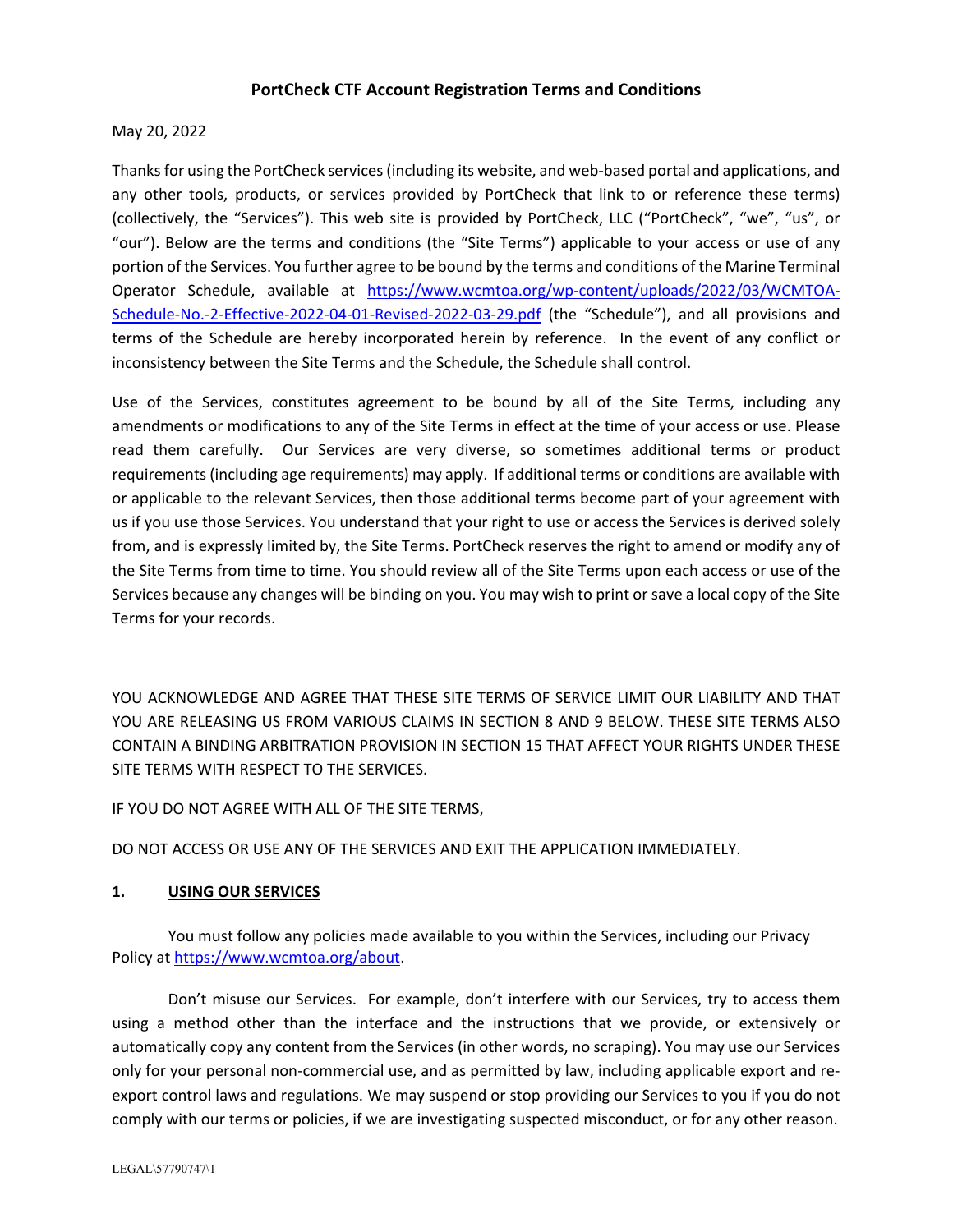#### **2. SERVICES CONTENT AND INTELLECTUAL PROPERTY RIGHTS**

The Services contain information, communications, software, photos, text, video, graphics, music, sounds, images, and other material and services (the "Content") which are or may contain proprietary information owned, controlled or licensed by or to PortCheck. The Services and its Contents are furnished to you by PortCheck and are intended for your personal and lawful use in conformity with the Site Terms. You may not use Content, except as permitted in these Site Terms, by its owner, or as otherwise permitted by law. All rights, title and interests are exclusively reserved to PortCheck. These Site Terms do not grant you the right to use any branding or logos used in our Services, including the PortCheck name and logo. Don't remove, obscure, or alter any legal notices displayed in or along with our Services.

You acknowledge and agree that the Contents are protected by copyright, trademark and other intellectual property laws, that these rights are valid and protected in all media now existing or later developed, and that your access or use of any Content shall be governed and constrained by applicable copyright, trademark and other intellectual property laws. Further, you shall abide by all additional copyright or other notices, information or restrictions appearing in conjunction with any Content accessed on or through the Services.

Our Services may display some Content that is not our own. For example, Content belonging to our advertisers, other third parties, you, or other users (collectively, "Third Party Content"). We are not responsible for, and you waive all of our liability with respect to, Third Party Content. Third Party Content is the sole responsibility of the individual or entity that makes it available to you via the Services. We may review Third Party Content to determine whether it is illegal or violates our policies, and we may remove or refuse to display Third Party Content that we believe violates our policies or the law. But we do not generally review content beforehand, and we are not obligated to do so.

The Services and its Content are protected by copyright as a collective work and/or compilation pursuant to United States copyright laws, international conventions and other copyright laws. Except as expressly set forth in the Site Terms, you may not modify, adapt, translate, exhibit, publish, transmit, participate in the transfer orsale of, reproduce, create derivative worksfrom, distribute, perform, display, reverse engineer, decompile or dissemble, or in any way exploit, any of the Content, software, materials or Services in whole or in part. You may download one copy of the Content (to which you have access) for your personal, noncommercial use only, but not for the purpose of or in connection with reproducing or posting the Content anywhere on the Internet or elsewhere, provided that you maintain all copyright and other notices contained in such Content. Except as permitted under the Site Terms, copying or storing of any Content for other than personal, noncommercial use is expressly prohibited without the prior written permission from PortCheck (or the copyright holder identified in the Content's copyright or other proprietary notices). No download, copying or storing of any Content confers, conveys or otherwise transfers to you any ownership right, title or interest in or to any Content.

In connection with your use of the Services, we may send you service announcements, administrative messages, and other information. You may opt out of our marketing emails by clicking on the "unsubscribe" link in marketing e-mails. Please be aware that there may be a brief period before we are able to process your opt‐out.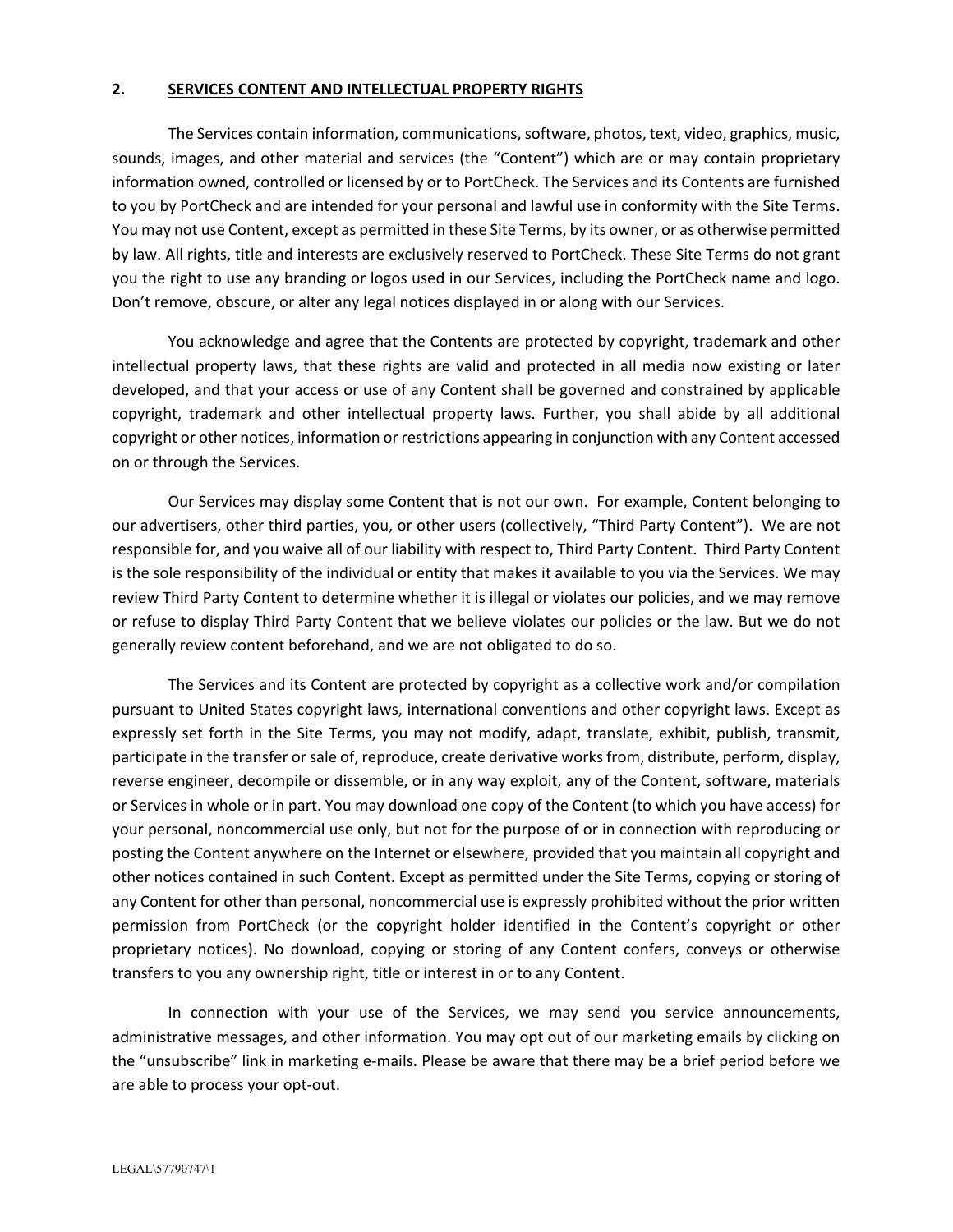Some of our Services are available on mobile devices or may utilize SMS/iMessage, which may cause you to incur SMS or data charges with your wireless provider. Please be aware that we have no control over these charges, and if you do not wish to be charged, you should stop using the mobile or SMS/iMessage features (as applicable).

### **3. YOUR PORTCHECK ACCOUNT**

You may need an account in order to use the Services. If you create your own account, you agree that all registration information you give us will be accurate and current. If your account has been assigned to you by an administrator, such as your employer, different or additional terms may apply and your administrator may be able to access or disable your account. You will timely notify us of any changes to any of the foregoing information. You are responsible for controlling accessto any PCs, mobile devices, or other end points that you allow to store your Services password, or on which you enable a "Remember Me" orsimilar functionality ("Activated Device"). Accordingly, you agree that you will be solely responsible for all activities that occur under your Services accounts, including the activities of any individual with whom you share your Services account or an Activated Device.

To protect your account, keep your password confidential. You are responsible for the activity that happens on or through your account. If you learn of any unauthorized use of your password, please contact us at questions@portcheck.org.

You understand and agree that, in the course of providing you with customer support related to the Services and the maintenance of your account, PortCheck and its service providers may access your account in order to address customer support requests and related issues. By using the Services and accepting these Terms, you consent to such access to your account.

### **4. PAYMENT**

You agree to pay all amounts owed to us for the Services under any terms, policies or other written or electronic agreements we may have in place (the "Fee"). You can pay the Fee by logging into the Services with your account information. You understand and agree that your ability to avail yourself of PortCheck's Services, as well as your ability to authorize vehicles to enter the Ports of Los Angeles and Long Beach, is contingent on your full and timely payment of all Fees due, and, in the event all Fees due are not timely paid, PortCheck expressly reserves the right to suspend or terminate the provision of the Services to you, as well as your ability to authorize vehicle entries on your behalf.

Certain users may, in PortCheck's sole discretion, be eligible for a credit account ("Credit Account"). In a Credit Account, we will provide you with a monthly invoice for the Fees and you shall pay the fees within the time period specified on such invoice, but in no event in more than thirty (30) days of the invoice date. To be eligible for a Credit Account, you are required to pass a credit check. If you choose to have a Credit Account, you consent to the performance of a credit check by our service providers. You acknowledge and agree that your ability to have a Credit Account is contingent upon your passing of a credit check. PortCheck may suspend or terminate your Credit Account for any or no reason, in PortCheck's sole discretion. In the event your Credit Account is terminated, you will be required to pay Fees in advance.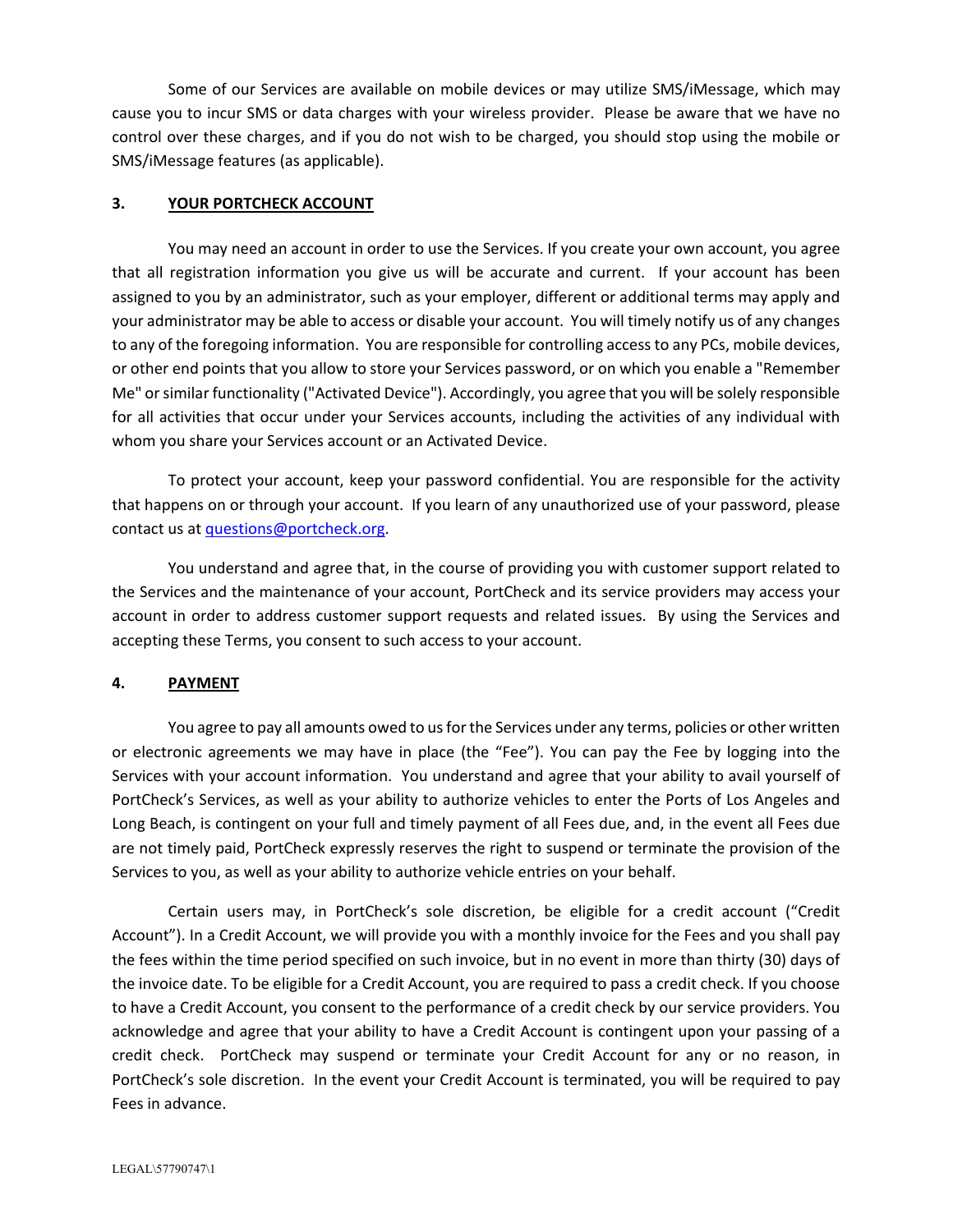We may require you to maintain valid credit card or other payment account information with us in order to receive the Services, and if so, you hereby authorize us to charge your credit card or other payment account for the Services. Your right to purchase products through the Services and to enter through the Ports is conditioned upon our receipt of payment in accordance with these Site Terms. If a payment cannot be charged to your credit card or if a charge is canceled for any reason, or if you fail to maintain valid, up‐to‐date payment information or to keep your payments current, we reserve the right to immediately either suspend or terminate your access and account immediately without notice, thereby terminating these Site Terms. Any failure to maintain valid, up-to-date payment information with us or to keep your payments current will constitute a material breach of these terms, for which we may suspend or terminate your accessto the Servicesimmediately without notice. Interest will be charged on all unpaid delinquent amounts at the rate of 1.5% per month or the highest rate permitted by applicable law, whichever is lesser. You agree to reimburse us for all collection agency fees, attorneys' fees and other costs we may incur to collect delinquent amounts you owe to us.

### **5. APPROPRIATE ACCESS OR USE**

You shall not access or use any of the Services or Content for any purpose other than a lawful and legitimate purpose as intended by PortCheck. Examples of prohibited access or use of the Services or Content include, but are not limited to, access or use that may directly or indirectly: (i) manipulate or alter any transaction; (ii) unauthorized alteration of any materials, data or information provided by or to another user of the Services; (iii) solicit other people's login information, credit card numbers, or other sensitive information; (iv) violate, plagiarize or infringe upon the rights of any third party, including, without limitation, copyright, trademark, privacy or publicity, contract or other personal or proprietary rights; (v) introduce to the Services any unlawful, libelous, threatening, defamatory, untrue, malicious, fraudulent, harassing, pornographic or offensive material, or material irrelevant to the legitimate access or use of the Services, or content that is hate speech or incites violence or contains nudity, graphic or gratuitous violence; (vi) submit excessive or unsolicited commercial messages or spam any users; (vi) constitute false or misleading indications of origin or statements of fact; (vii) harass, bully, slander, libel or defame any person, entity or other users; (viii) cause injury of any kind to any person or entity; (ix) result in the sale or purchase of stolen property, counterfeit items, contraband, controlled substances or any other material which may be unlawful; (x) introduce to the Services any viruses, worms or other programming routines which may disrupt or interfere with the operation of the Services; (xi) insert links to other Internet sites; (xii) promote any unlawful activity or purpose, including, without limitation, any activity that may result in criminal or civil liability; and/or (xiii) violate any applicable laws, rules, regulations or other governmental regulations, or a third party's rights. You will take reasonable steps to ensure against the introduction of any virus, worms or other programming routines which may disrupt or interfere with the operation of the Services. You will be responsible for the accuracy and completeness of all materials, data and information you transmit through or place on the Services.

### **6. ABOUT SOFTWARE IN OUR SERVICES**

You may be required to download software (such as a mobile or desktop app) to use the Services or certain features of the Services, and the Services may enable you to access software running on our (or our vendors') servers (collectively, "Software"). You agree that we retain the ownership of all rights, title,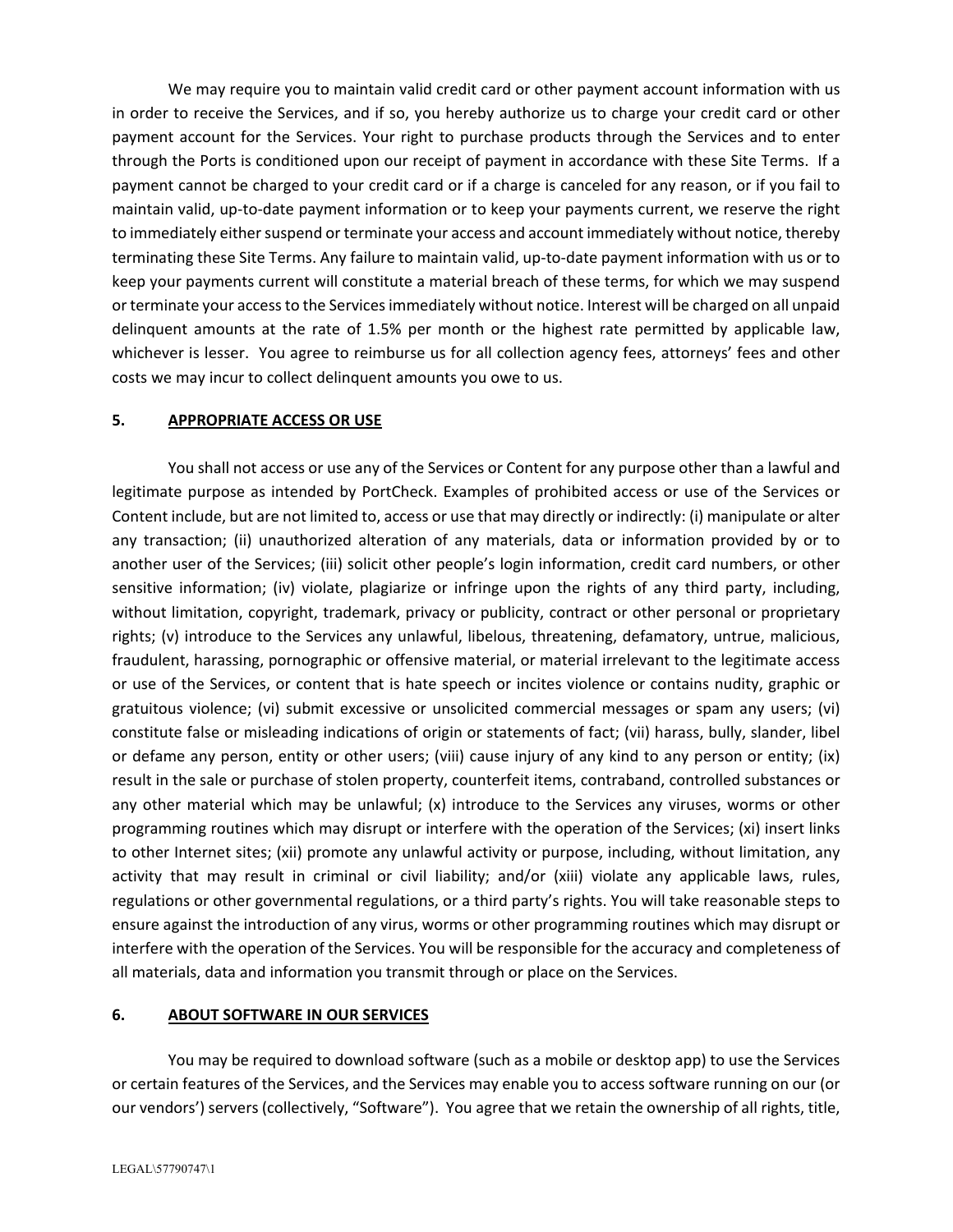and interest in and to the Software. Certain Software may update automatically on your device once a new version or feature is available, and you consent to such automatic updating.

PortCheck gives you a personal, non‐commercial, worldwide, royalty‐free, non‐assignable, and non‐exclusive license to use the Software to access the Services. This license is for the sole purpose of enabling you to use and enjoy the benefit of the Services as provided by us, in the manner permitted by these Site Terms. You may not copy, modify, distribute, sell, or lease any part of our Services or Software, nor may you reverse engineer or attempt to extract the source code of the Services or Software, unless laws prohibit those restrictions or you have our written permission.

There may be software programs contained within certain Software that have been licensed to us by third parties. The term "Software" as used herein shall refer to this third-party software except where the term "Software" is used in the context of our ownership. The same terms and conditions, including all limitations and restrictions, set forth in these Site Terms apply to each third-party software program contained in the Software. You acknowledge and agree that any third‐party components are owned by their applicable licensors. We do not make any representations or warranties about the operation or availability of such third‐party software. Neither we, nor our licensors, shall be liable for any unavailability or removal of such third‐party software. We are not responsible for any communications to or from such licensors, or for the collection or use of information by such licensors. You consent to the communications enabled and/or performed by such third-party software, including automatic updating of the third-party software without further notice. You agree that such third‐party software licensors are intended third‐ party beneficiaries under these Site Terms.

### **7. MODIFYING AND TERMINATING OUR SERVICES**

We are constantly changing and improving our Services. We may add or remove functionalities or features, and we may suspend or stop a Service altogether, at any time, without any notice or liability.

You can stop using our Services at any time, although we'll be sorry to see you go. We may also stop providing Services to you, or add or create new limits to our Services, at any time.

### **8. DISCLAIMERS AND WAIVERS**

Access or use of any of the Services or its Content is voluntary and at your own risk. Reliance on the Services and its Contents should only be undertaken after independent review of its accuracy, completeness, efficacy and timeliness. Reference to any specific commercial product, content provider, process, or service by trade name, trademark, service mark, manufacturer, or otherwise does not constitute or imply endorsement, recommendation or favoring by PortCheck.

PortCheck neither represents nor endorses the accuracy or reliability of any Content, material, advice, opinion, statement, data or other information displayed, uploaded or distributed on or through the Services by any person or entity. PortCheck assumes no responsibility for consequences resulting from the access or use of the information or Services, or in any respect for the content of such information, including, without limitation, errors or omissions, the accuracy or reasonableness of assumptions or conclusions, the defamatory nature of statements, ownership of copyright or other intellectual property rights, and the violation of property, privacy or personal rights of others.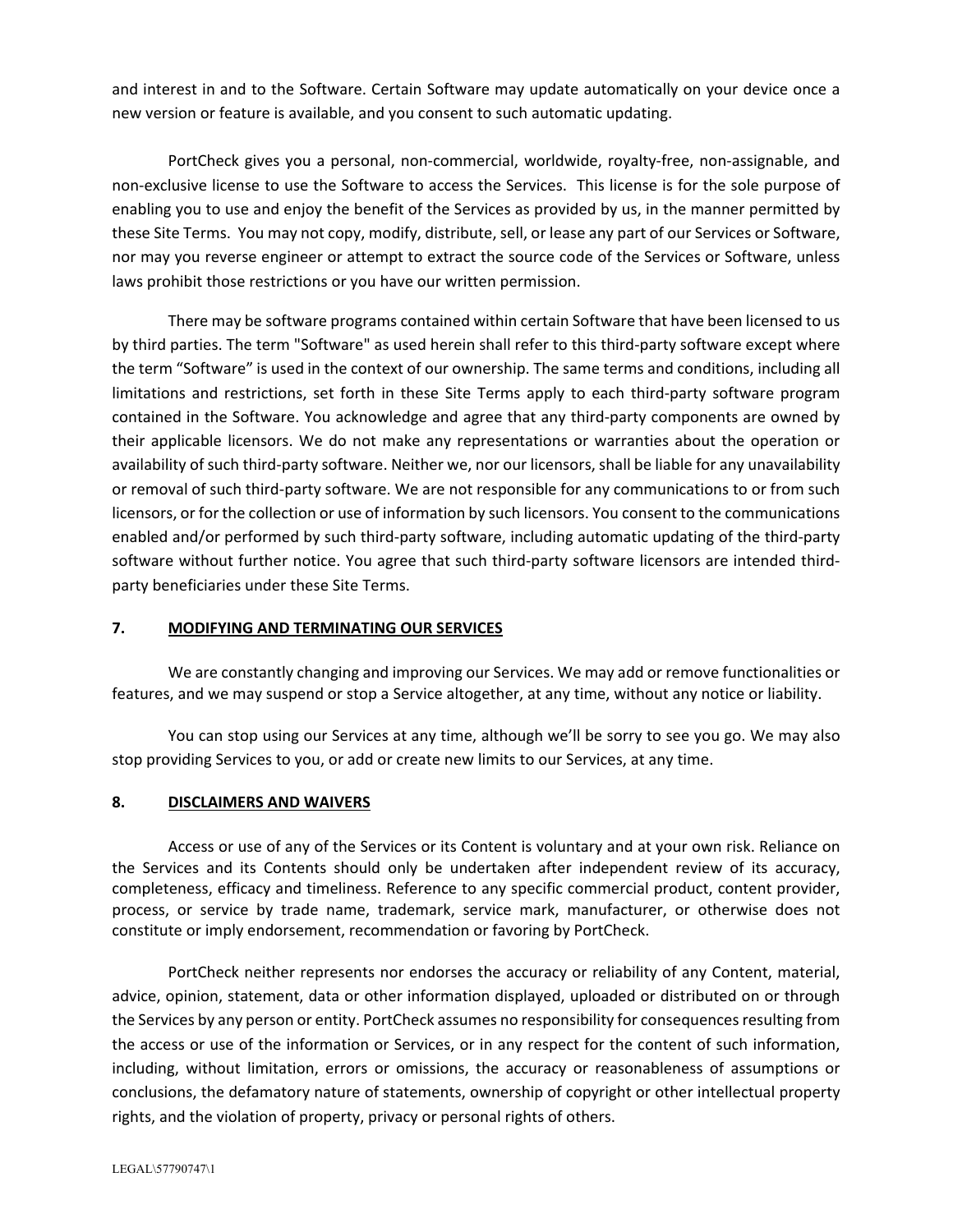Difficulties with hardware, software and equipment and services supplied by others may result in service interruption or downtime. Further, it is possible that some or all of the Services or Content may be corrupted and unusable due to the presence of "bugs" in software, viruses or other causes beyond the reasonable control of PortCheck. In no event will PortCheck be liable to you or other personsfor any claim, suit, demand, controversy, dispute, liability, loss, expense, costs and/or damage (collectively, "Claim") that may result from any period of service interruption or downtime suffered by the Services.

In connection with each transaction and proposed transaction through access or use of any of the Services or any Services-related services, you acknowledge and agree that: (i) PortCheck has provided the Services to serve only as a medium to facilitate the initiation of a commercial transaction between or among parties other than PortCheck; (ii) each transaction and proposed transaction shall be directly between or among parties other than PortCheck; (iii) PortCheck is not and shall not be a party to any transaction; (iv) PortCheck does not purport to owe any fiduciary duty to any party or to have any special relationship with any party; (v) PortCheck may or may not be a manufacturer, distributor or seller of any goods or services in any transaction, therefore registered users do so with knowledge accordingly (vi) the parties (other than PortCheck) are responsible for determining and ensuring that all transactions comply with applicable law, including, without limitation, payment of applicable taxes; and (vii) PortCheck may or may not have control over any transaction, therefore, registered users agree that they will proceed under the assumption that PortCheck does not.

THE SERVICES AND ALL CONTENT PROVIDED BY PORTCHECK OR THIRD PARTIES ON OR THOUGH THE SERVICES ARE PROVIDED "AS‐IS". OTHER THAN AS EXPRESSLY SET OUT IN THESE SITE TERMS, NEITHER PORTCHECK NOR ITS LICENSORS, SUPPLIERS, ADVERTISERS, OR DISTRIBUTORS MAKES ANY WARRANTIES, EXPRESS OR IMPLIED, AS TO THE MERCHANTABILITY, FITNESS FOR A PARTICULAR USE OR PURPOSE, TITLE, NON‐INFRINGEMENT, OR ANY OTHER WARRANTY, CONDITION, GUARANTY OR REPRESENTATION, WHETHER ORAL, WRITTEN OR IN ELECTRONIC FORM, INCLUDING, WITHOUT LIMITATION, THE ACCURACY OR USEFULNESS OF ANY OF THE SERVICES OR CONTENT, OR ANY SPECIFIC PROMISES ABOUT THE SERVICES. FOR EXAMPLE, WE DON'T MAKE ANY COMMITMENTS ABOUT THE CONTENT WITHIN THE SERVICES, THE SPECIFIC FUNCTIONS OF THE SERVICES, OR THE RELIABILITY OR AVAILABILITY OF THE SERVICES, OR THE ABILITY OF THE SERVICES TO MEET YOUR NEEDS. WE ALSO DO NOT MAKE ANY WARRANTIES OR COMMITMENT RELATING TO NON‐INFRINGEMENT, FREEDOM FROM VIRUSES OR OTHER HARMFUL CODE, OR ERROR‐FREE OR UNINTERRUPTED OPERATIONS IN CONNECTION WITH THE SERVICES.

SOME JURISDICTIONS PROVIDE FOR CERTAIN WARRANTIES, LIKE THE IMPLIED WARRANTY OF MERCHANTABILITY, FITNESS FOR A PARTICULAR PURPOSE AND NON‐INFRINGEMENT. TO THE EXTENT PERMITTED BY LAW, WE DISCLAIM ALL WARRANTIES.

PORTCHECK WILL USE THE SERVICES TO SEND PROMOTIONAL MESSAGES, USER INFORMATION, PRESS RELEASES, SERVICE UPDATES, TECHNICAL INFORMATION, OR ANY OTHER INFORMATION PORTCHECK DETERMINES FOR PORTCHECK OR THOSE PORTCHECK HAS DETERMINED SUCH MESSAGES CAN AND MAY BE SENT TO ANY AND ALL WHO HAVE AGREEED TO THESE SITE TERMS. RECIPIENTS OF THE MESSAGES ARE NOT LIMITED TO THE ACCOUNT ADMINISTRATOR BUT TO ANY AND ALL ADMINISTRATOR ASSIGNED SUBUSERS.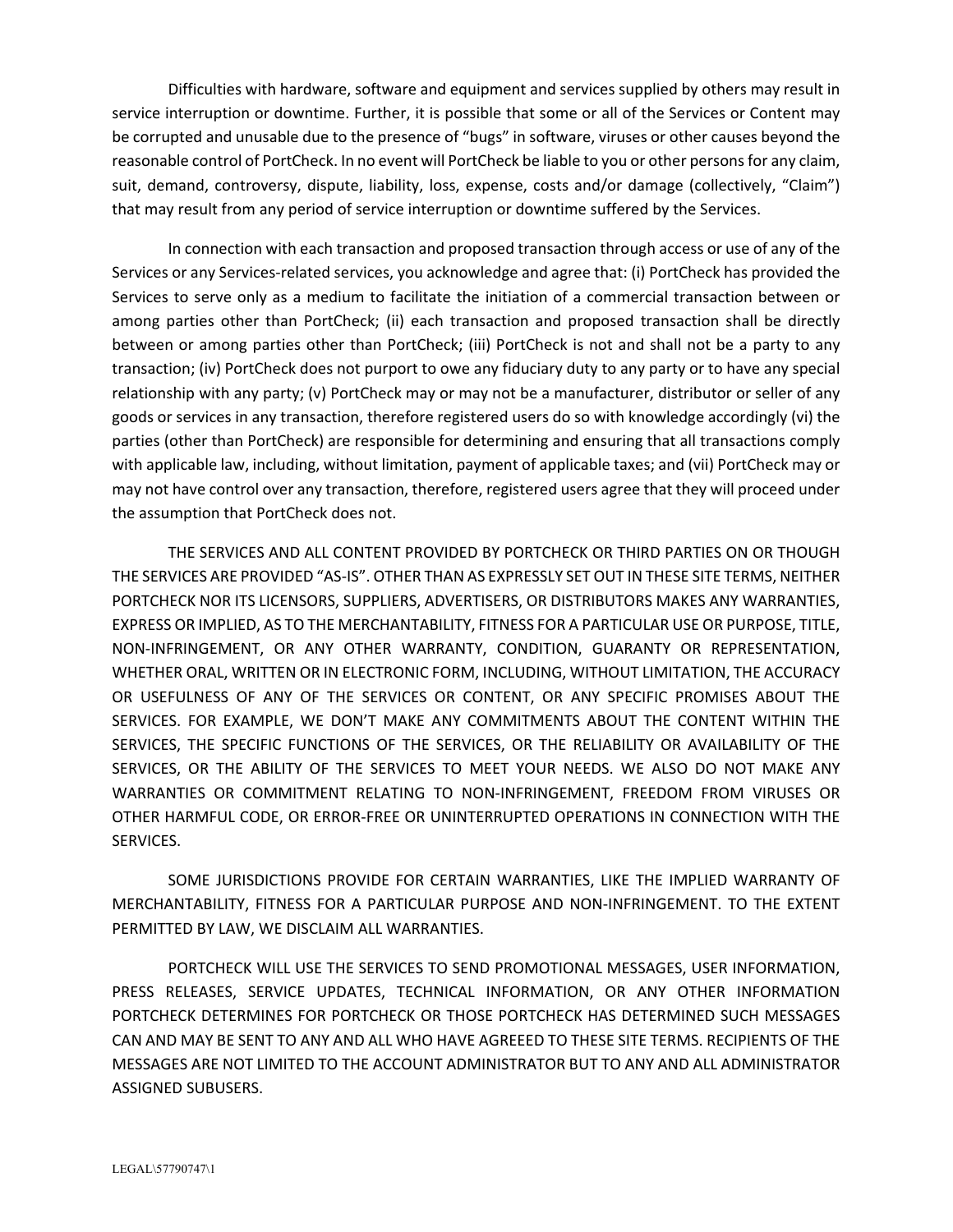IN NO EVENT SHALL PORTCHECK OR ANY OF ITS AFFILIATES OR ANY OF THEIR DIRECTORS, OFFICERS, EMPLOYEES, OWNERS, MEMBERS, ATTORNEYS, CONSULTANTS, AGENTS, REPRESENTATIVES, INFORMATION PROVIDERS, LICENSORS, LICENSEES OR INVESTORS, OR ANY OF THEIR AFFILIATES, BE LIABLE OR OTHERWISE RESPONSIBLE, INDEPENDENTLY, JOINTLY OR SEVERALLY, TO YOU OR ANY PERSON FOR ANY CLAIM, REGARDLESS OF THE NATURE OF THE CLAIM AND EVEN IF PORTCHECK HAS BEEN ADVISED OF THE POSSIBILITY OF SUCH CLAIM, (I) FOR DIRECT OR INDIRECT, CONSEQUENTIAL, SPECIAL, PUNITIVE AND/OR EXEMPLARY DAMAGE, (II) INCURRED IN CONNECTION WITH ACCESS OR USE OF ANY OF THE SERVICES OR CONTENT, OR (III) CAUSED BY, DUE TO OR RELATED TO ANY INTERRUPTION, DELETION OF FILES, ERROR, OMISSION, DEFECT AND/OR DELAY IN PERFORMANCE.

YOU AND YOUR HEIRS, SUCCESSORS, AND ASSIGNS HEREBY FOREVER WAIVE, IRREVOCABLY RELEASE, DISCHARGE, AND HOLD HARMLESS US, OUR AFFILIATES, AND OUR AND THEIR SUCCESSORS AND ASSIGNS, AND OUR AND THEIR OFFICERS, DIRECTORS, EMPLOYEES, AND AGENTS (COLLECTIVELY, "RELEASED PARTIES") FROM, AND AGREE NOT TO SUE ANY RELEASED PARTY FOR, ANY AND ALL CLAIMS, AND RIGHTS THAT YOU MAY HAVE AGAINST ANY RELEASED PARTY WHETHER EXISTING NOW OR IN THE FUTURE, WHETHER KNOWN OR UNKNOWN, ARISING OUT OF OR IN CONNECTION WITH YOUR OR A THIRD PARTY'S CONDUCT RELATED TO USE OR ACCESS OF ANY OF THE SERVICES OR CONTENT. YOU UNDERSTAND AND ACKNOWLEDGE THAT THE FOREGOING SENTENCE RELEASES AND DISCHARGES ALL LIABILITIES, WHETHER OR NOT THEY ARE CURRENTLY KNOWN TO YOU, AND YOU WAIVE YOUR RIGHTS UNDER CALIFORNIA CIVIL CODE SECTION 1542. YOU UNDERSTAND THE MEANING OF CALIFORNIA CIVIL CODE SECTION 1542, WHICH READS AS FOLLOWS: "A GENERAL RELEASE DOES NOT EXTEND TO CLAIMS WHICH THE CREDITOR DOES NOT KNOW OR SUSPECT TO EXIST IN HIS FAVOR AT THE TIME OF EXECUTING THE RELEASE, WHICH IF KNOWN BY HIM MUST HAVE MATERIALLY AFFECTED HIS SETTLEMENT WITH THE DEBTOR." BY AGREEING TO THESE SITE TERMS AND THIS WAIVER, YOU ASSUME ALL RISK ARISING FROM YET UNKNOWN CLAIMS.

# **9. LIABILITY FOR OUR SERVICES**

TO THE EXTENT NOT PROHIBITED BY LAW, IN NO EVENT SHALL PORTCHECK OR ANY OF ITS AFFILIATES OR ANY OF THEIR DIRECTORS, OFFICERS, EMPLOYEES, OWNERS, MEMBERS, ATTORNEYS, CONSULTANTS, AGENTS, REPRESENTATIVES, INFORMATION PROVIDERS, LICENSORS, LICENSEES OR INVESTORS, OR ANY OF THEIR AFFILIATES, BE LIABLE OR OTHERWISE RESPONSIBLE, INDEPENDENTLY, JOINTLY OR SEVERALLY, TO YOU OR ANY PERSON FOR ANY CLAIM, REGARDLESS OF THE NATURE OF THE CLAIM AND EVEN IF PORTCHECK HAS BEEN ADVISED OF THE POSSIBILITY OF SUCH CLAIM, (I) FOR LOST PROFITS, REVENUES, OR DATA, FINANCIAL LOSSES, OR DIRECT OR INDIRECT, CONSEQUENTIAL, SPECIAL, PUNITIVE AND/OR EXEMPLARY DAMAGE, (II) INCURRED IN CONNECTION WITH ACCESS OR USE OF ANY OF THE SERVICES OR CONTENT, OR (III) CAUSED BY, DUE TO OR RELATED TO ANY INTERRUPTION, DELETION OF FILES, ERROR, OMISSION, DEFECT AND/OR DELAY IN PERFORMANCE.

TO THE EXTENT NOT PROHIBITED BY LAW, THE TOTAL LIABILITY OF PORTCHECK (AND ITS OFFICERS, DIRECTORS, EMPLOYEES, AND AGENTS) AND OUR LICENSORS, SUPPLIERS, ADVERTISERS, AND DISTRIBUTORS, FOR ANY AND ALL CLAIMS UNDER THESE SITE TERMS OR RELATING TO YOUR USE OF THE SERVICES, INCLUDING FOR ANY IMPLIED WARRANTIES, IS LIMITED TO THE AMOUNT YOU PAID US TO USE THE SERVICES (OR, IF WE CHOOSE, TO SUPPLY YOU THE SERVICES AGAIN).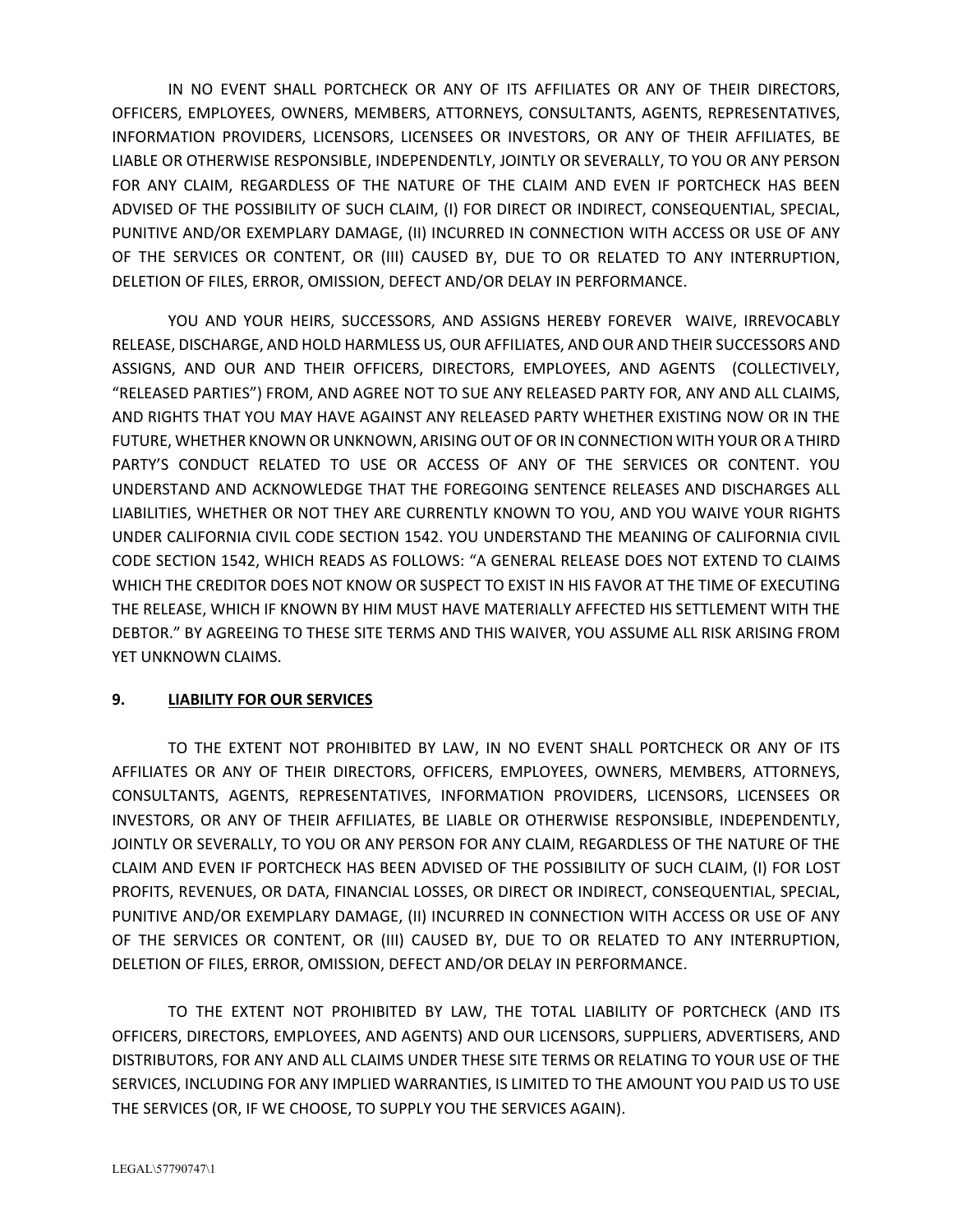IN ALL CASES RELATING TO PROVIDING YOU THE SERVICES, PORTCHECK (AND ITS OFFICERS, DIRECTORS, EMPLOYEES, AND AGENTS) AND ITS LICENSORS, SUPPLIERS, ADVERTISERS, AND DISTRIBUTORS, WILL NOT BE LIABLE FOR ANY LOSS OR DAMAGE THAT IS NOT REASONABLY FORESEEABLE OR THAT IS DUE TO EVENTS OUTSIDE OF OUR REASONABLE CONTROL, SUCH AS WARS, CRIMINAL ACTIVITIES, STORMS, NATURAL DISASTERS, ACTS OF GOVERNMENT, SUPPLY INTERRUPTIONS, OR TELECOMMUNICATION OR INTERNET FAILURES.

#### **10. INDEMNIFICATION**

You hereby shall indemnify, defend and hold harmless PortCheck and its affiliates, and its and their predecessors, successors, and assigns, and its and their respective directors, officers, employees, owners, members, attorneys, consultants, agents, representatives, information providers, licensors, licensees and investors, and their affiliates (collectively, the "Indemnified Parties"), from and against any and all Claims(including, without limitation, reasonable attorneys' fees and costs)resulting from or arising out of any actual or alleged breach by you of any of the Site Terms, any Content you provide through the Services, or your access, use or misuse of the Services. However, you will not be responsible for Claims which are found by a court of competent jurisdiction to have arisen solely from our violation of applicable law. You shall cooperate as fully as reasonably required in the defense of any Claim. PortCheck reserves the right, at its own expense, to assume the exclusive defense and control of any matter otherwise subject to indemnification by you.

#### **11. BUSINESS/EMPLOYER USES OF OUR SERVICES**

If you are using our Services on behalf of a business or employer, you are accepting these Site Terms on their behalf, and that business or employer agrees to be bound by these Site Terms.

## **12. LINKS AND OTHER SITES**

The Services may contain links to other World Wide Web Internet sites, services or resources (the "Links"). PortCheck is not responsible for the availability, accurateness or completeness of any Link. PortCheck does not endorse and is not responsible or liable for any Content, product, service, resource, advertising or other materials on or available from or through any Link. PortCheck shall not be responsible or liable, directly or indirectly, for any Claim caused or alleged to be caused by or in connection with your access to, use of or reliance on any such Link. You should direct any concern regarding any Link to such Link's administrator or Webmaster.

### **13. PRIVACY AND FEEDBACK**

Our Privacy Policy at https://www.wcmtoa.org/about/explains how we treat your personal information and protect your privacy when you use our Services. By using our Services, you agree that we can collect, use, and share data from you as described in our privacy policy. We are not responsible for any information or Content that you share with others via your use of the Services. You assume all privacy, security, and other risks associated with providing any information, including personally identifiable information, to other users of the Service. Further, PortCheck reserves the right to monitor your access and use of the Services and Content.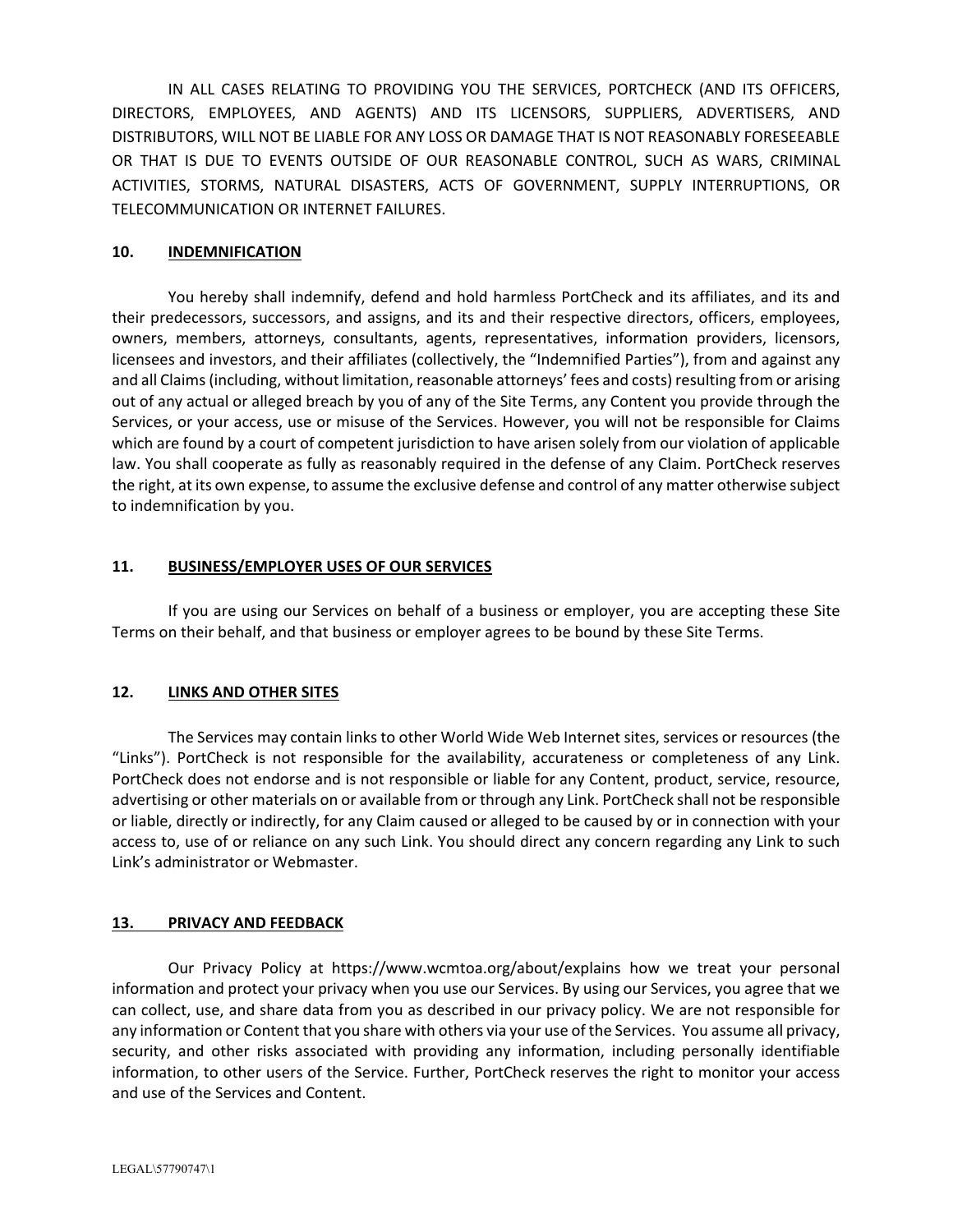If you submit feedback or suggestions about our Services, you agree that we may use your feedback or suggestions without obligation to you.

#### **14. OTHER PROVISIONS**

No Waiver. PortCheck's failure to exercise or enforce any of its rights shall not constitute a waiver of such right, unless such waiver is in writing and specifying the right being waived.

Severability. If one or more provisions of the Site Terms are held to be unenforceable under applicable law, such provision shall be excluded from the Site Terms and the balance of the Site Terms shall be interpreted as if such provision were so excluded and shall be enforceable in accordance with its terms.

Third Party Rights. These Site Terms control the relationship between PortCheck and you. They do not create any third‐party beneficiary rights. If you do not comply with these Site Terms, and we don't take action right away, this doesn't mean that we are giving up any rights that we may have (such as taking action in the future). If it turns out that a particular term is not enforceable, this will not affect any other terms.

Governing Law. The Site Terms have been made in and shall be construed and enforced in accordance with California law without giving effect to principles on conflicts of law. Any action in connection with the Site Terms, the Services or any Content involving PortCheck shall be brought in federal or state courts located in Los Angeles County, California, USA.

Assignment. You may not assign or delegate your rights or obligations relating to these terms or your account for the Services without our prior written consent. We may assign these terms or assign or delegate any of our rights or obligations at any time.

Entire Agreement. The Site Terms constitute the entire agreement between you and PortCheck. No modification of the Site Terms shall be enforceable against PortCheck unless such modification is in accordance with the Site Terms. If there is a conflict between these Site Terms and the Schedule, the Schedule will control.

Notice. Notice or correspondence to you shall be via e‐mail to the e‐mail address contained in your most current registration form. Notice or correspondence to PortCheck must be sent via postal mail to its principal place of business located at:

13001 Seal Beach Blvd.

Suite 250

Seal Beach, CA 90740

Modification. Any and all portions of the Site Terms may be modified, amended, changed, added, or removed at any time and from time to time at the sole discretion of PortCheck for any reason, for example, to reflect changes to the law or changes to our Services. We'll use reasonable efforts to give you notice of these modifications, such as posting notice of modifications to these Site Terms on this web page, or elsewhere in the Services. You should visit these Site Terms regularly and the "Last Updated"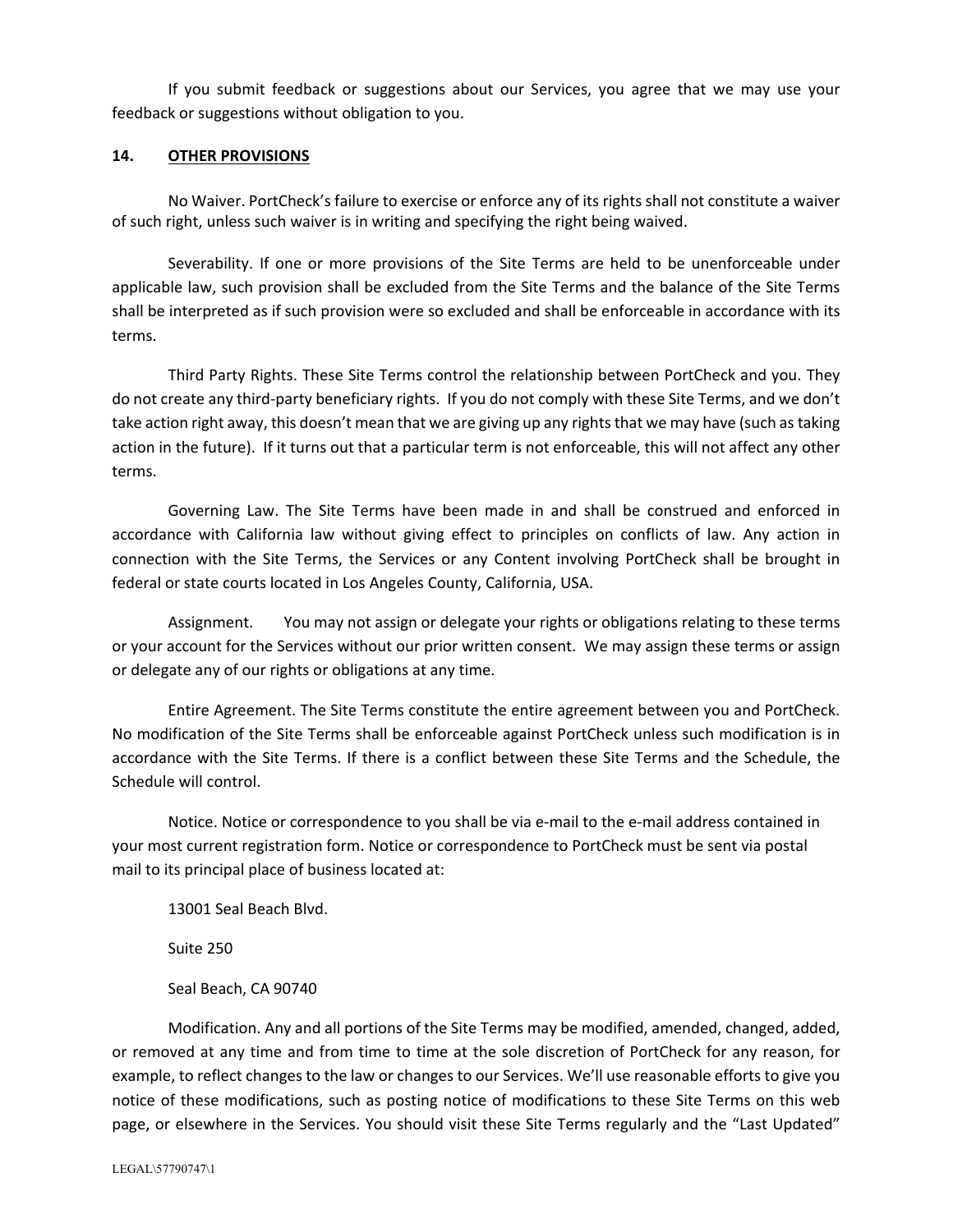date at the beginning of these Site Terms to review the then-current Site Terms because the Site Terms (including any modifications to the Site Terms) are binding on you. By accessing and using the Services, you agree to become and remain knowledgeable with the Site Terms as they may exist from time to time. Certain provisions of the Site Terms may be superseded by expressly designated legal notices or terms located on particular pages at the Site. You shall have no right to modify or amend any of the Site Terms. By continuing to use the Services after we make these modifications, you agree that you will be subject to the modified Site Terms. If you do not agree with all of the Site Terms, as may be amended from time to time, your sole recourse is to cease access and use of the Services.

Restriction, Suspension and Termination. If PortCheck determines, in its sole discretion, that you are using or have used any portion of the Services or Content in a manner inconsistent with any of the Site Terms, PortCheck shall have the right to take appropriate action without prior notice to you, including, without limitation, the following: (i) removal of material; (ii) limit, restrict, suspend and/or terminate your access to and use of the Services or any portion of the Services; and (iii) seek any remedies available at law or in equity. You may terminate your registration, access or use of the Services and the Content at any time by providing written notice to PortCheck, which shall be deemed effectively given upon PortCheck's receipt.

For information about how to contact PortCheck, please visit: questions@portcheck.org**.**

## **15. BINDING ARBITRATION**

Without limiting your waiver and release in Section 8, you agree to the following:

**a. Purpose.** Any and all Disputes (as defined below) involving you and PortCheck will be resolved through individual arbitration. In arbitration, there is no judge or jury and there is less discovery and appellate review than in court. This Section 15 (the "Arbitration Provision") shall be broadly interpreted. Notwithstanding anything to the contrary in these Site Terms, this Arbitration Provision does not apply to an action by either party to enjoin the infringement or misuse of its intellectual property rights, including copyright, trademark, patent or trade secret rights.

**b. Definitions**. The term "Dispute" means any Claim or controversy related to the Services or the Software, including but not limited to any and all: (1) claims for relief and theories of liability, whether based in contract, tort, fraud, negligence, statute, regulation, ordinance, or otherwise; (2) claims that arose before these Site Terms or any prior agreement; (3) claims that arise after the expiration or termination of these Site Terms; and (4) claims that are currently the subject of purported class action litigation in which you are not a member of a certified class. As used in this Arbitration Provision, "PortCheck" means PortCheck and any of its predecessors, successors, assigns, parents, subsidiaries and affiliated companies and each of their respective officers, directors, employees and agents, and "you" means you and any users or beneficiaries of your access to the Services or the Software.

**c. Initiation of Arbitration Proceeding/Selection of Arbitrator.** The party initiating the arbitration proceeding may open a case with JAMS, formerly Judicial Arbitration and Mediation Services, Inc., ("JAMS") by visiting its website (www.jamsadr.com) or calling its toll‐free number (1‐800‐352‐5267). You may deliver any required or desired notice to PortCheck by mail to 13001 Seal Beach Blvd., Suite 250, Seal Beach, CA 90740.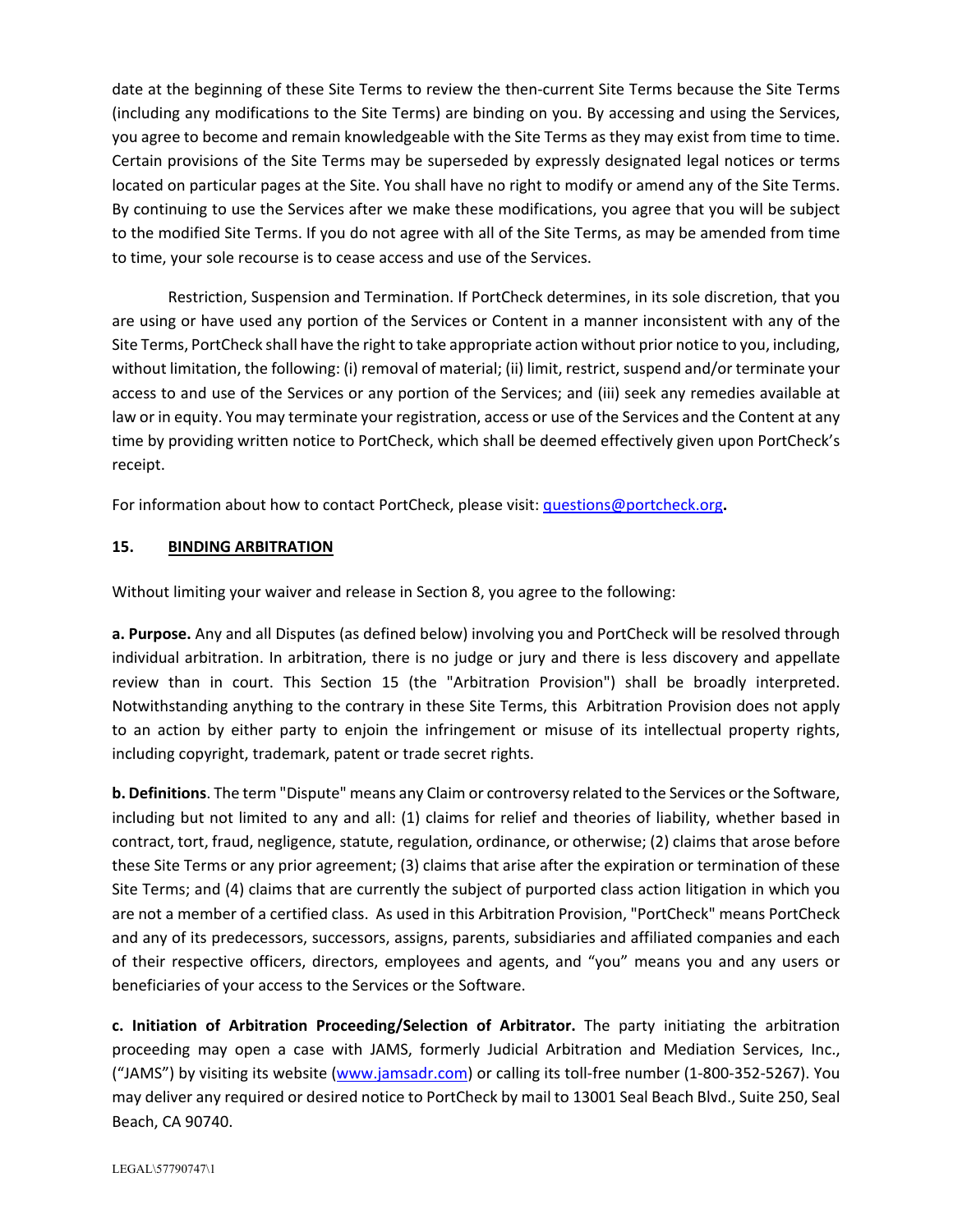**d. Right to Sue in Small Claims Court.** Notwithstanding anything in this Arbitration Provision to the contrary, either you or PortCheck may bring an individual action in a small claims court in the area where you accessthe Servicesif the claim is not aggregated with the claim of any other person and if the amount in controversy is properly within the jurisdiction of the small claims court.

**e. Arbitration Procedures.** This Arbitration Provision shall be governed by the Federal Arbitration Act. Arbitrations shall be administered by JAMS pursuant to its Comprehensive Arbitration Rules and Procedures (the "JAMS Rules") as modified by the version of this Arbitration Provision that is in effect when you notify PortCheck about your Dispute. You can obtain the JAMS Rules from the JAMS by visiting its website (www.jamsadr.com) or calling its toll‐free number (1‐800‐352‐5267). If there is a conflict between this Arbitration Provision and the rest of these Site Terms, this Arbitration Provision shall govern. If there is a conflict between this Arbitration Provision and the JAMS rules, this Arbitration Provision shall govern. If JAMS will not administer a proceeding under this Arbitration Provision as written, the parties shall agree on a substitute arbitration organization. If the parties cannot agree, the parties shall mutually petition a court of appropriate jurisdiction to appoint an arbitration organization that will administer a proceeding under this Arbitration Provision as written applying the JAMS Rules. A single arbitrator will resolve the Dispute. Unless you and PortCheck agree otherwise, any arbitration hearing will take place in Los Angeles County, California. The arbitrator will honor claims of privilege recognized by law and will take reasonable steps to protect customer account information and other confidential or proprietary information. The arbitrator shall issue a reasoned written decision that explains the arbitrator's essential findings and conclusions. The arbitrator's award may be entered in any court having jurisdiction over the parties only if necessary for purposes of enforcing the arbitrator's award. An arbitrator's award that has been fully satisfied shall not be entered in any court.

**f. Waiver of Class Actions and Collective Relief.** THERE SHALL BE NO RIGHT OR AUTHORITY FOR ANY CLAIMS TO BE ARBITRATED OR LITIGATED ON A CLASS ACTION, JOINT OR CONSOLIDATED BASIS OR ON BASES INVOLVING CLAIMS BROUGHT IN A PURPORTED REPRESENTATIVE CAPACITY ON BEHALF OF THE GENERAL PUBLIC (SUCH AS A PRIVATE ATTORNEY GENERAL), OTHER SUBSCRIBERS OR USERS, OR OTHER PERSONS. THE ARBITRATOR MAY AWARD RELIEF ONLY IN FAVOR OF THE INDIVIDUAL PARTY SEEKING RELIEF AND ONLY TO THE EXTENT NECESSARY TO PROVIDE RELIEF WARRANTED BY THAT INDIVIDUAL PARTY'S CLAIM. THE ARBITRATOR MAY NOT CONSOLIDATE MORE THAN ONE PERSON'S CLAIMS, AND MAY NOT OTHERWISE PRESIDE OVER ANY FORM OF A REPRESENTATIVE OR CLASS PROCEEDING.

**g. Arbitration Fees and Costs**. If your claim seeks more than \$75,000 in the aggregate, the payment of the JAMS fees and costs will be governed by the JAMS Rules. If your claims seek less than \$75,000 in the aggregate, the payment of the JAMS fees and costs will be PortCheck's responsibility. However, if the arbitrator finds that your Dispute was frivolous or brought for an improper purpose (as measured by the standards set forth in Federal Rule of Civil Procedure 11(b)), the payment of the JAMS's fees and costs shall be governed by the JAMS Rules and you shall reimburse PortCheck for all fees and costs that were your obligation to pay under the JAMS Rules. You may hire an attorney to represent you in arbitration. You are responsible for your attorneys' fees and additional costs and may only recover your attorneys' fees and costs in the arbitration to the extent that you could in court if the arbitration is decided in your favor. Notwithstanding anything in this Arbitration Provision to the contrary, PortCheck will pay all fees and costs that it is required by law to pay.